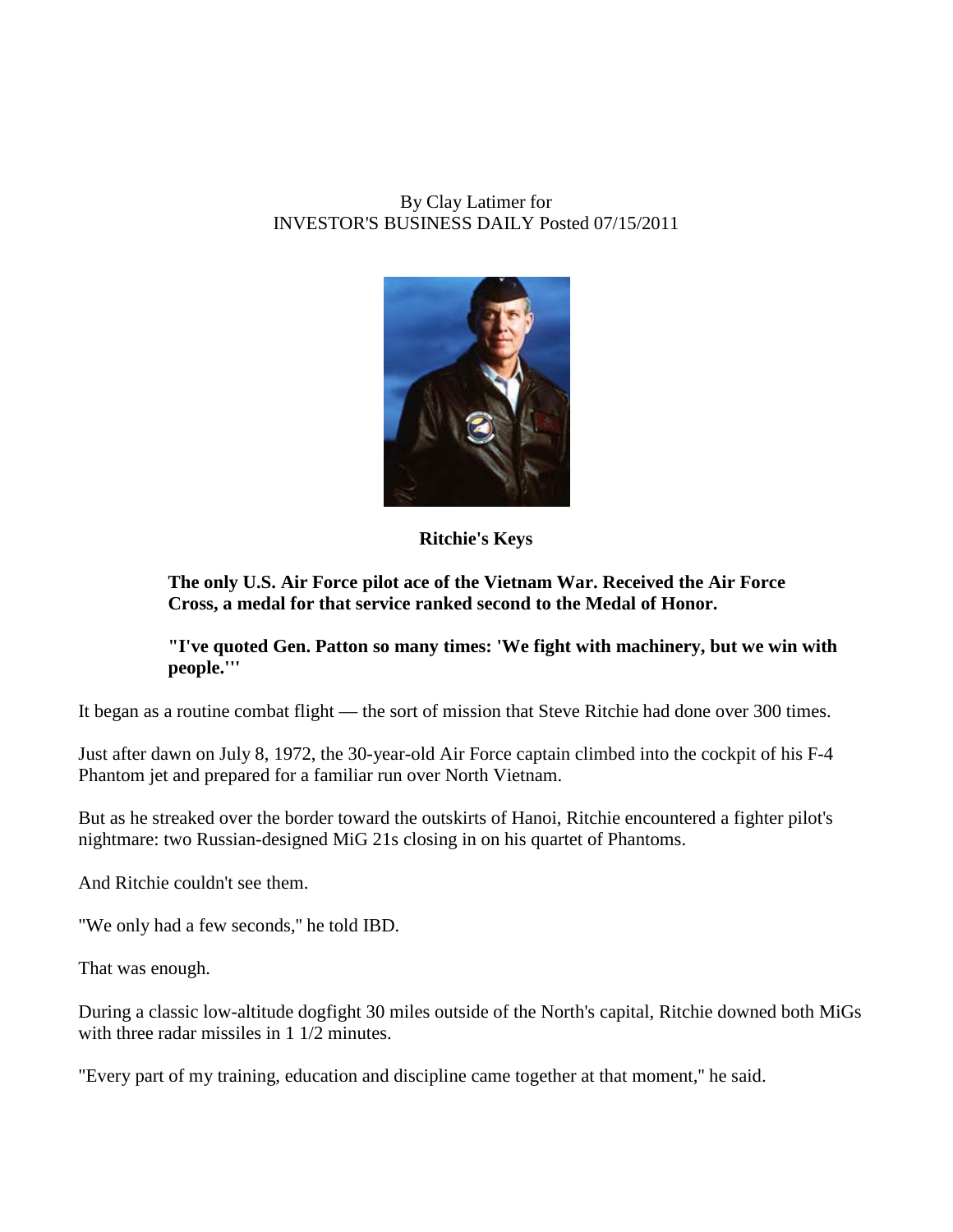Six weeks later, on Aug. 28, he shot down his fifth MiG 21 to become the only Air Force pilot ace — a title that signifies five enemy aircraft kills — of the Vietnam War.

### **Frequent Flier**

Ritchie flew 339 missions during two tours in Southeast Asia, took part in rescue operations deep in North Vietnam, and received 25 air medals, 10 Distinguished Flying Crosses and four Silver Stars.

He also was awarded the Air Force Cross, the nation's second-highest decoration. In 1974 he retired from active duty as one of the most decorated pilots in U.S. history and stayed on in the Air National Guard and Air Force Reserve.

"The Holy Grail of a fighter pilot is aerial combat," said Fred Olmsted, who shot down two MiG 21s in Vietnam. "To shoot down five airplanes in wicked, high-stress combat at closing speeds of over 1,000 mph, well, Steve became a Hall of Fame legend when he became an ace.

"Steve was not only a fearless combat pilot and a brilliant leader of combat pilots, but he also was always one step ahead of the North Vietnamese. He would analyze every aspect of a coming air battle. There were no surprises for him.''

That became clear on a July morning 39 years ago, when Ritchie and his weapon system operator, Charles DeBellevue, were alerted by American radar that two MiG 21s were two miles to the north.

Ritchie immediately made a hard turn that way, spotted the lead MiG midway through the move, rolled left and maxed out both afterburners. "We passed about 1,000 feet from each other. I could see the pilot in the cockpit,'' he said.

Instead of chasing the plane and risking a trap, Ritchie waited for the second, trailing MiG. He then swung into a nose-down slicing turn and barrel-rolled to find a narrow angle of attack.

## **In The Blue Vs. The Reds**

"The MiG was high in the blue sky, turning hard," he said. "I squeezed the trigger. The first missile hit the center of the fuselage from a near-impossible angle. The second passed through the fireball and debris. I flew over the explosion and a piece of metal from the MiG sliced into my left wing. All of that took 49 seconds."

Meanwhile, the lead MiG was on the trail of one of his flightmates.

With afterburners still plugged in, Ritchie used the raw power of his plane to dive, climb, turn and close the 1 1/2-mile gap as the MiG maneuvered.

"I was about 3,000 feet away when I fired the next missile," he said. "When it came off, it began to snake away from the target. Then suddenly it made what seemed like a 90-degree right turn and hit dead center in the fuselage at maximum velocity. It was a huge fireball. There wasn't a piece left larger than a few square feet.

"It was the most intense, the most exciting mission that I ever flew. It was near perfect. During that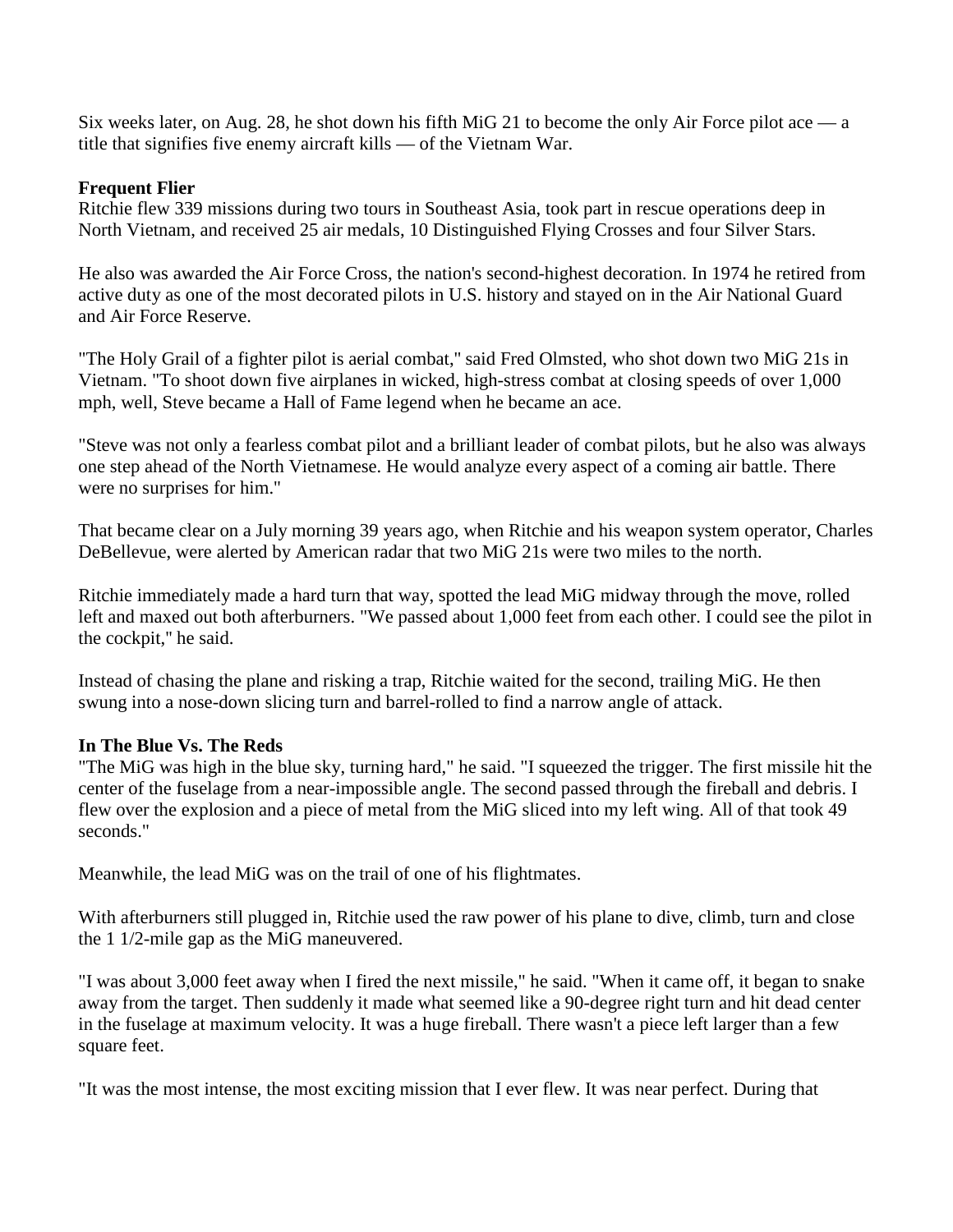minute and 29 seconds I drew on all my life experiences.''

Ritchie and his flightmates returned safely to their home base in Thailand.

### **Carolina Rise**

Ritchie, 69, grew up in Reidsville, N.C., the only child of a tobacco company employee who fought in World War II under Gen. George Patton. Bedrock American values were an important part of daily life.

"The most important lesson I ever learned, other than integrity, was when I told my dad that I wanted a car when I was 16. He said, 'Fine, all you have to do is buy it.' And I did,'' Ritchie said.

Arriving at the Air Force Academy in Colorado Springs in 1960, Ritchie was a walk-on in football, working his way up the depth chart like a classic overachiever.

After graduating, Ritchie excelled in flight school in Laredo, Texas. He finished atop his class and impressed instructors with his talent and obsessive preparation.

Then came Vietnam. In 1968 he was assigned to Da Nang Air Base, where he quickly distinguished himself on missions.

"You have to believe in yourself — or you don't live,'' said Olmsted, one of Ritchie's Air Force Academy classmates. "You can look at any dogfight, and there are moments when somebody is going to get killed. It all hinges on one or two decisions or aircraft movements.''

Returning from Southeast Asia in 1969, Ritchie became one of the youngest instructors at Fighter Weapons School, the Air Force's version of "Top Gun.''

Three years later, he yearned to return to the war zone. So he volunteered for a second tour in Vietnam and was assigned to neighboring Udorn Royal Thai Air Base.

"A lot of fighter pilots went in there, and bless their hearts, did their 12 months, performed their duty for our country and came home,'' Olmsted said. "Steve stayed in that war. As long as the country called on him, he was ready to fight. There is no one who loves America any more than Steve.''

In April 1972, with the communists invading the South, President Nixon countered with airstrikes north of the 20th parallel.

Enter Ritchie. Three weeks into the Air Force's assault, he downed his first MiG. But before he could savor the moment, two enemy fighters destroyed a plane carrying Maj. Bob Lodge, Ritchie's close friend and an academy classmate.

Ritchie and other pilots returned to the area northwest of Hanoi throughout the week, hoping Lodge and back-seater Roger Locher survived and evaded capture.

Twenty-three days later, the Americans launched one of the most dangerous rescues of the war, pulling Locher from the jungle. Lodge had died in the crash.